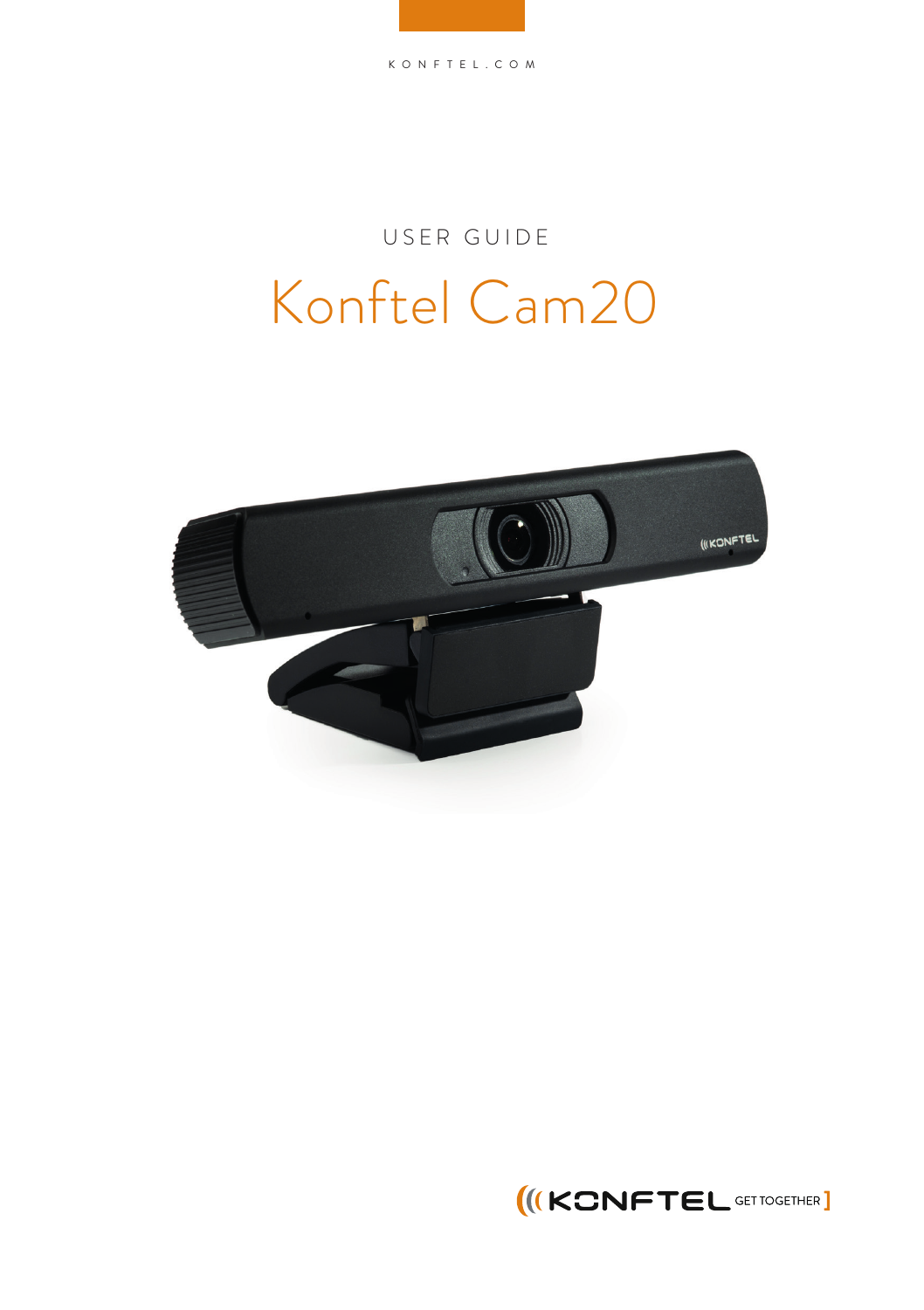## **Carefull installation**

This product should be placed stable and securely. The product should not come in contact with any liquid, gas or solid material that may cause corrosion to the shell.

### **Unauthorized disassembly**

This product has no parts which can be repaired by the user. Damage caused by the user's own disassembly is not covered by warranty.



# **Warning!**

Electromagnetic fields at specific frequencies may affect the image.



## **Warning!**

Do not expose the Konftel Cam20 to water or moisture.



## **Warning!**

Do not open the casing of the Konftel Cam20.



Konftel AB hereby declares that this conference camera is in conformity with all the essential requirements and other relevant provisions of Directive 1999/5/EC.

Please visit **www.konftel.com** to view the complete declaration of conformity.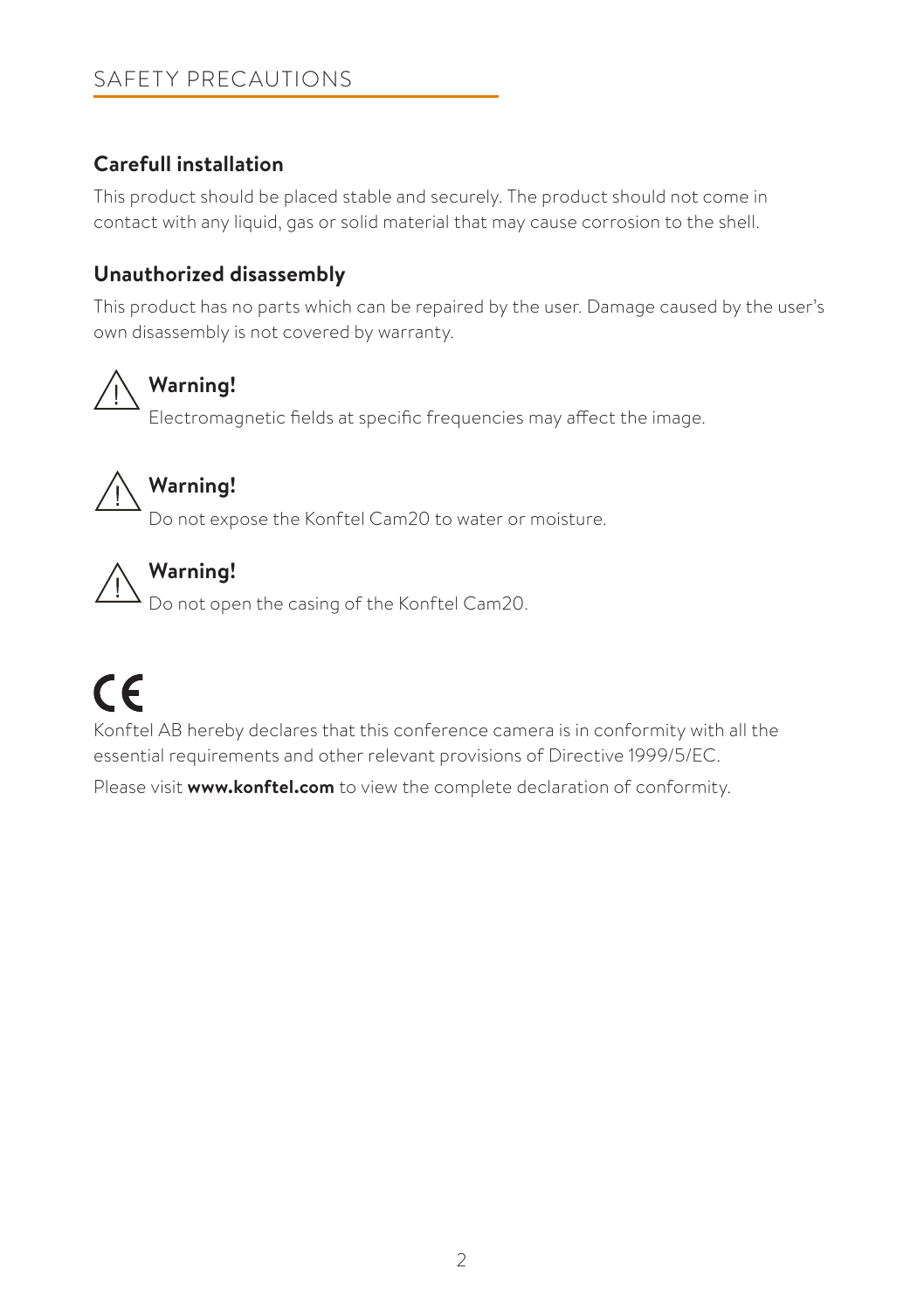## TABLE OF CONTENTS

| <b>Packing list</b>         |         |
|-----------------------------|---------|
| Installation                | 5       |
| Remote control              | $6 - 7$ |
| <b>Service and Warranty</b> | Ջ       |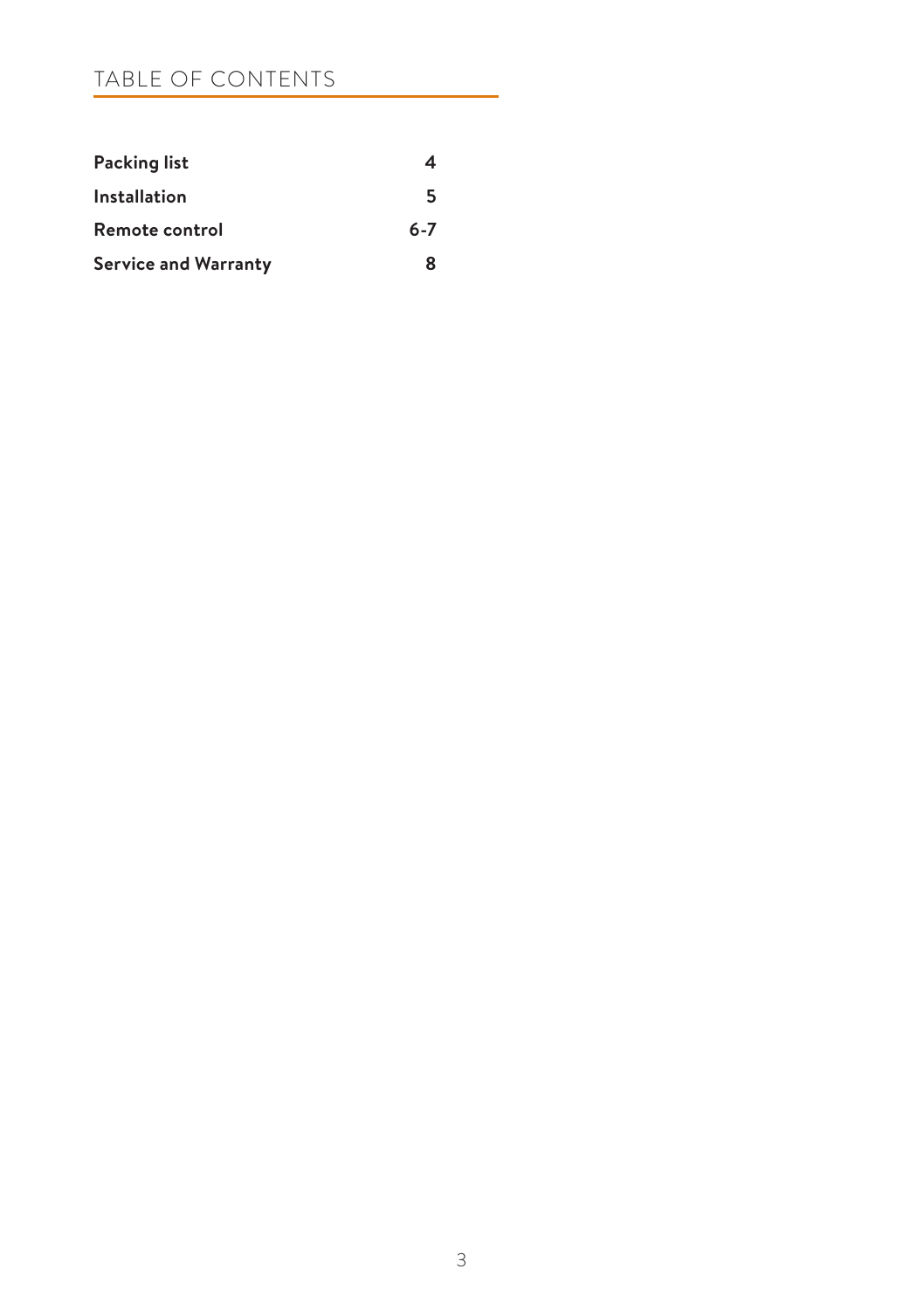





**Konftel Cam20 Remote Control**

**2x Batteries AAA**







**5 m USB 2.0 Type-A/Type-B Quick Guide Safety declaration**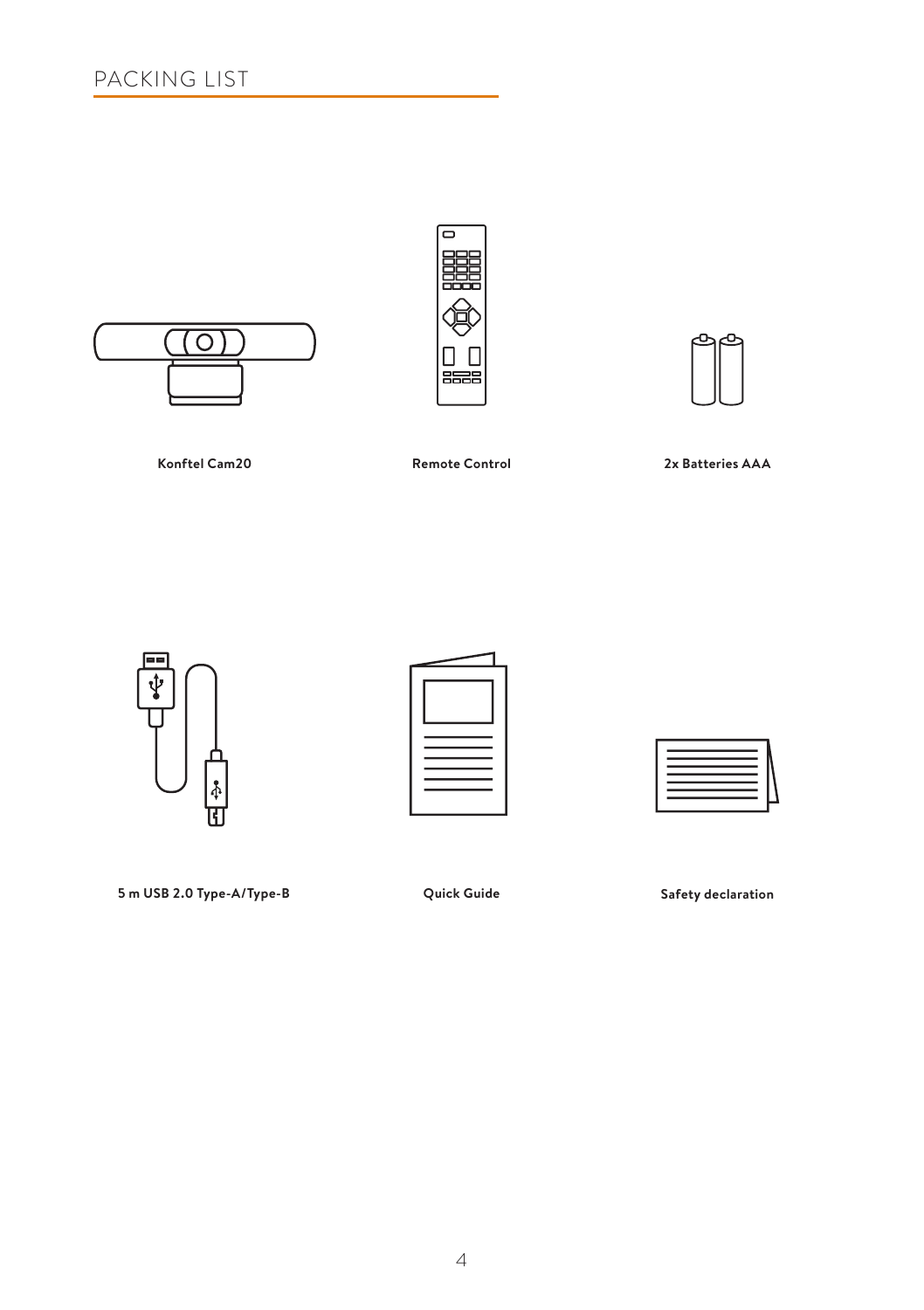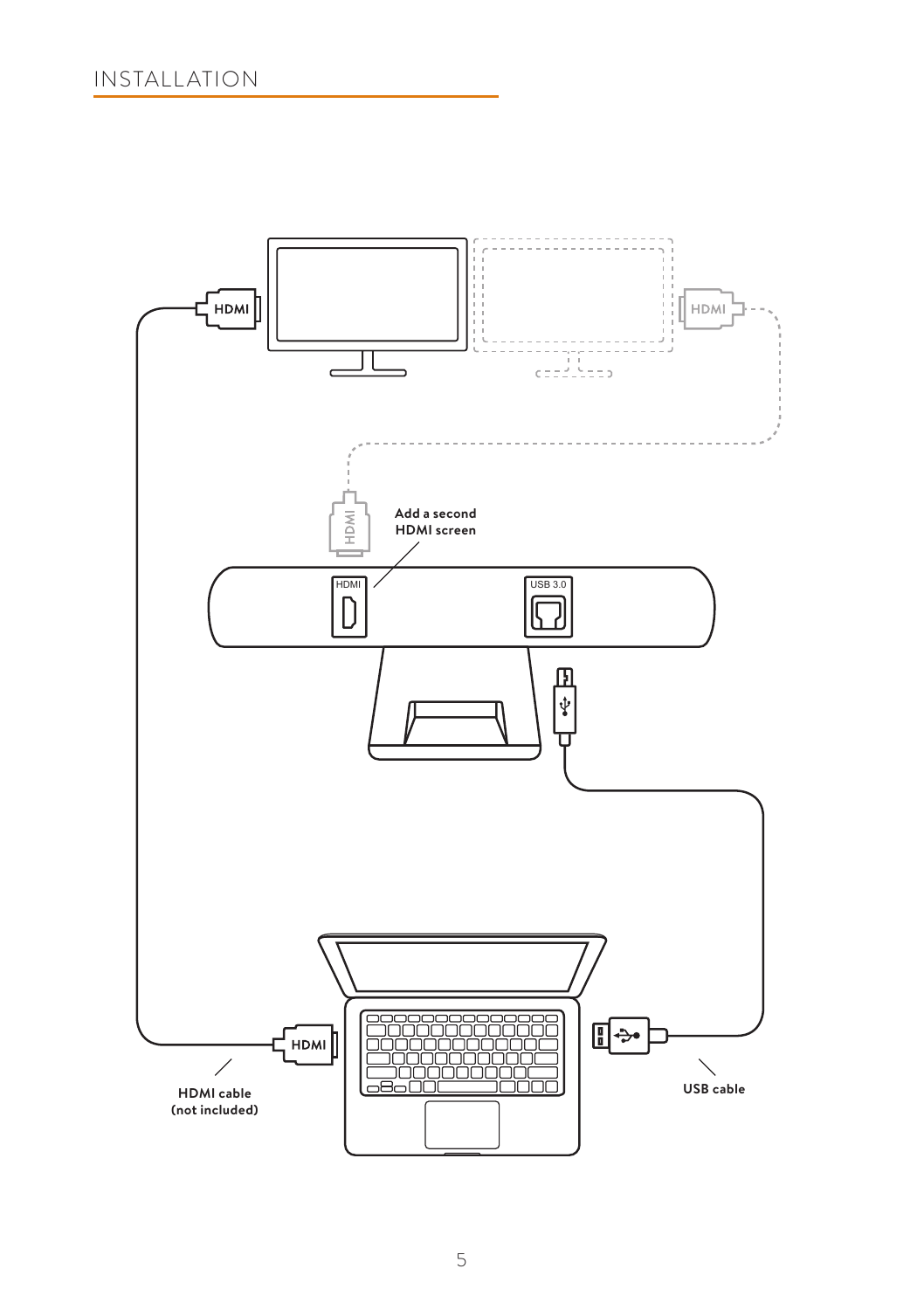## REMOTE CONTROL

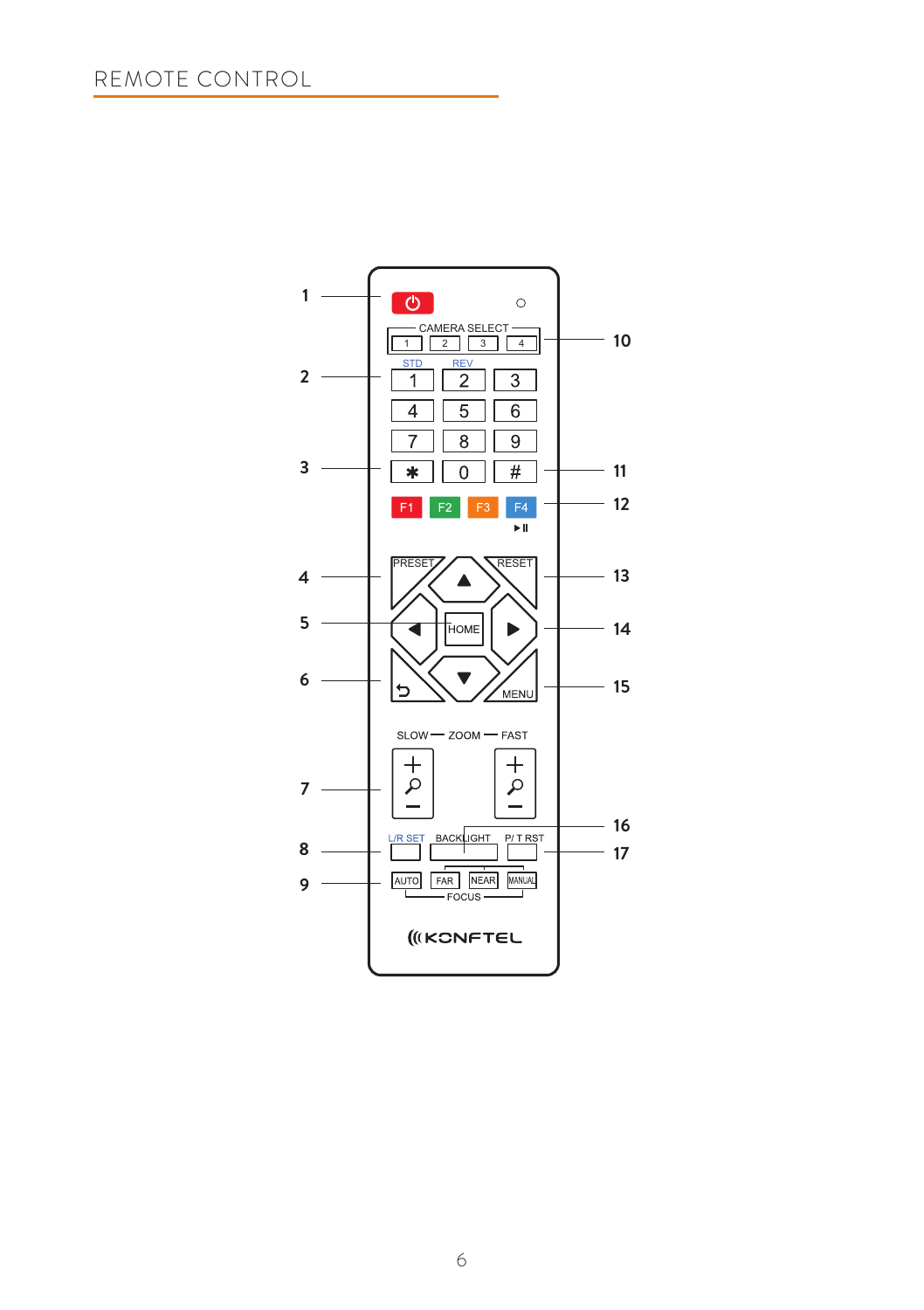## REMOTE CONTROL

| No. | Name                                                           | <b>Function Description</b>                                                                                                                                                                                                                                                                                                                                 |
|-----|----------------------------------------------------------------|-------------------------------------------------------------------------------------------------------------------------------------------------------------------------------------------------------------------------------------------------------------------------------------------------------------------------------------------------------------|
| 1   | <b>Standby Button</b>                                          | Enter into standby mode (not supported)                                                                                                                                                                                                                                                                                                                     |
| 2   | Position Buttons                                               | To set preset or call preset                                                                                                                                                                                                                                                                                                                                |
| 3   | * Button                                                       | Used with other buttons                                                                                                                                                                                                                                                                                                                                     |
| 4   | Set Preset Button                                              | Store a preset position.<br>[PRESET] + Numeric button (0-9):<br>Setting a corresponding numeric key preset position.                                                                                                                                                                                                                                        |
| 5   | Pan-Tilt Control Button                                        | Press [HOME] back to the middle position.                                                                                                                                                                                                                                                                                                                   |
| 6   | <b>Back Button</b>                                             | Press to return to previous                                                                                                                                                                                                                                                                                                                                 |
| 7   | Zoom Buttons                                                   | Slow Zoom: Zoom In [+] or Zoom Out [-] slowly<br>Fast Zoom: Zoom In [+] or Zoom Out [-] fast                                                                                                                                                                                                                                                                |
| 8   | Set Pan Left/Right                                             | Setting the direction of the pan.<br>• Simultaneously press [L/R SET] + 1 [STD]: set the pan turn the same<br>direction as the L/R Set.<br>• Simultaneously press [L/R SET] + 2 [REV]: set the pan turn the opposite<br>direction as the L/R Set.                                                                                                           |
| 9   | Focus Buttons                                                  | Used for focus adjustment.<br>Press [AUTO] to adjust the focuses on the center of the object<br>automatically.<br>Press [MANUAL] to adjust the focus on the center of the object manually.<br>Adjust it with [FAR] (Focus on far object) and [NEAR] (Focus on near<br>object).                                                                              |
| 10  | <b>Camera Select Buttons</b>                                   | Press the button corresponding to the camera you want to operate with the<br>remote controller.                                                                                                                                                                                                                                                             |
| 11  | # Button                                                       | Used with other buttons                                                                                                                                                                                                                                                                                                                                     |
| 12  | Set Camera IR<br>Address Buttons                               | [*]+[#]+[F1]: Address 1<br>[*]+[#]+[F2]: Address 2<br>[*]+[#]+[F3]: Address 3<br>[*]+[#]+[F4]: Address 4                                                                                                                                                                                                                                                    |
| 13  | <b>Clear Preset Buttons</b>                                    | Clear preset: Erase a preset position.<br>[RESET] + Numeric button (0-9)                                                                                                                                                                                                                                                                                    |
| 14  | Pan/Tilt Control Buttons                                       | Press arrow buttons to perform panning and tilting.<br>Press [HOME] button to return to original position.                                                                                                                                                                                                                                                  |
| 15  | Menu Button                                                    | Press [MENU] to enter or exit menu.                                                                                                                                                                                                                                                                                                                         |
| 16  | <b>BLC</b> (Backlight<br>Compensation)<br><b>ON/OFF Button</b> | Press [BLC ON/OFF] to enable the backlight compensation. Press it again<br>to disable the backlight compensation.<br>NOTE:<br>• Effective only in auto exposure mode.<br>If a light is behind the subject, the subject will become dark. In this case,<br>press the [BACKLIGHT ON/OFF] button. To cancel this function,<br>press [BACKLIGHT ON/OFF] button. |
| 17  | <b>PTZ Reset Button</b>                                        | Not supported                                                                                                                                                                                                                                                                                                                                               |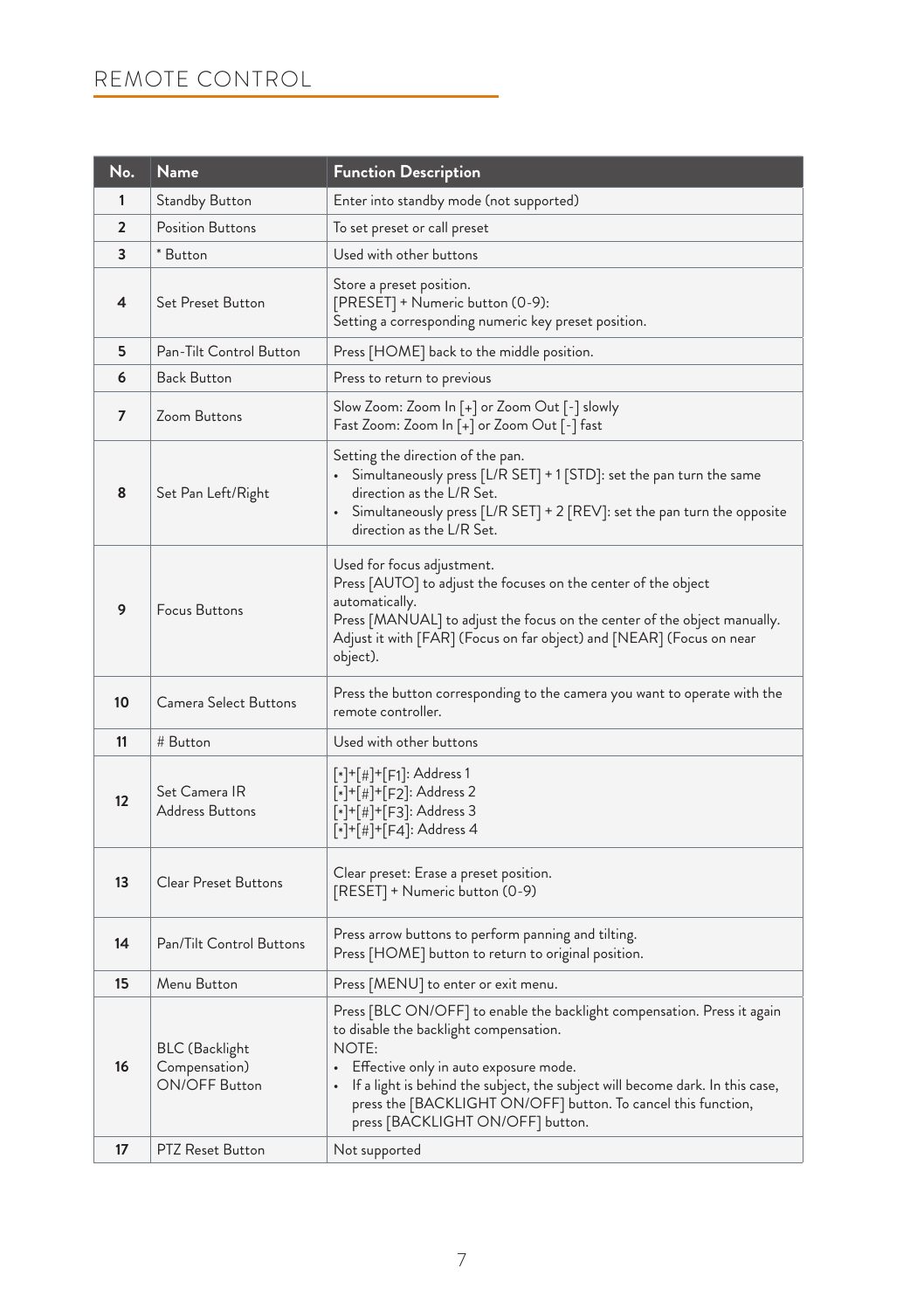#### SERVICE AND WARRANTY

#### **Warranty**

We give a two-year warranty on our conference devices.

#### **Service**

Service is offered after the expiration of the warranty. Please contact your reseller and ask for a cost estimate.

#### **Konftel support**

If you have any questions about the warranty and service, please contact your Konftel support centre.

#### **Europe:**

+44 1483 308 003 (Monday-Friday 8.00 AM-5.00 PM GMT-1) +46(0)90-706 489 (Monday–Friday 8.00–17.00 GMT+1) E-mail: support@konftel.com Website: www.konftel.com/contact-support

#### **USA and Canada:**

+1 866-606-4728 (Monday–Friday 08.00–17.00 GMT-8) E-mail: support@konftel.com Website: www.konftel.com/contact-support